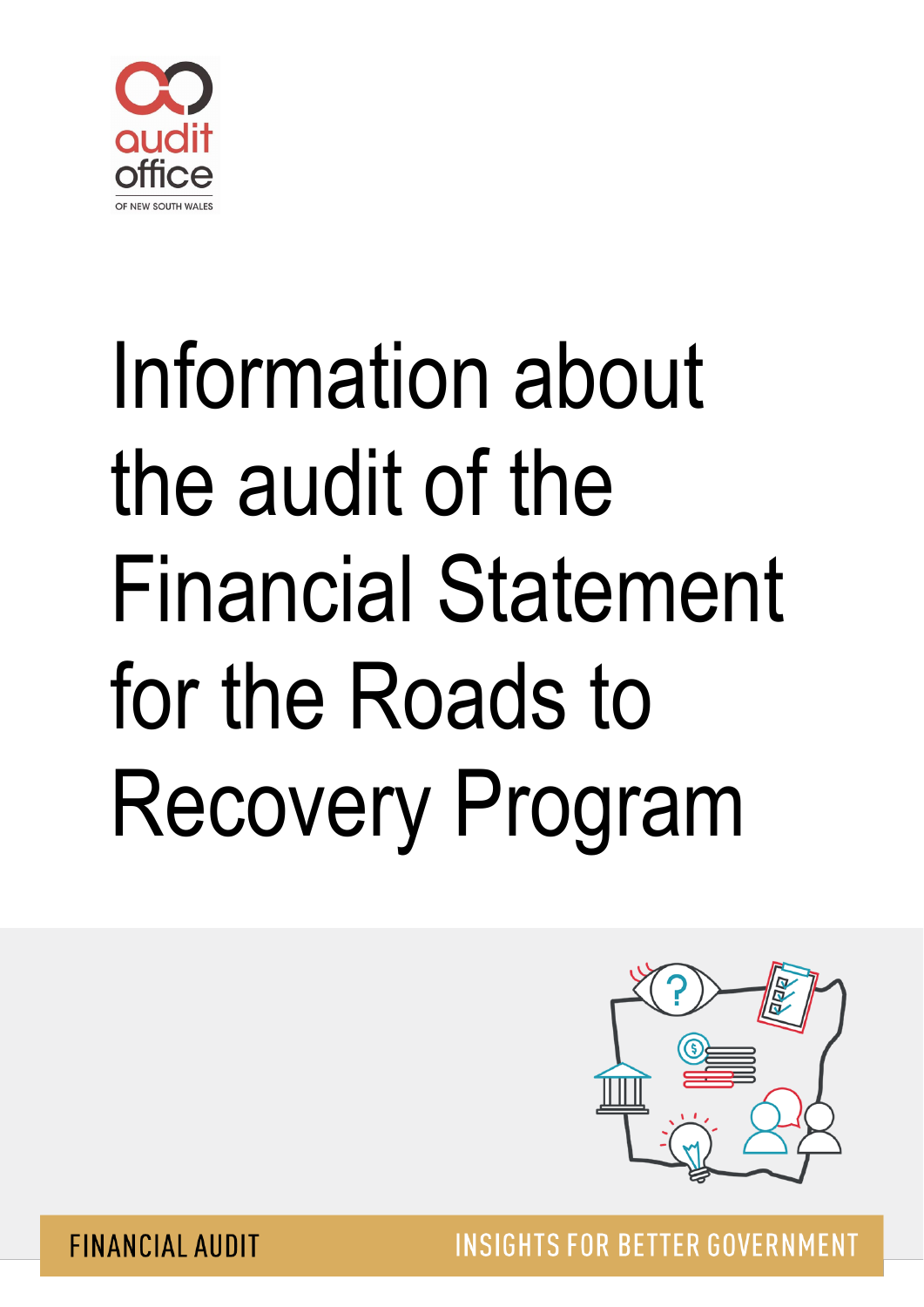

## **1 SCOPE**

The Australian Government's Department of Infrastructure, Transport, Regional Development and Communications (the Department) Roads to Recovery Program (the Program) provides funding to local councils (and state government agencies responsible for unincorporated areas) to support the maintenance of local road infrastructure assets.

The Department requires councils and NSW state government agencies to have a Chief Executive Officer's Financial Statement audited, being a statement of receipts and expenditure (the Statement) for the Program under section 90 of the *National Land Transport Act 2014* (the Act). The audit is required under section 41 of the Act, and the *Roads to Recovery Funding Conditions 2019* (the Conditions).

We will conduct the audit of the Statement with the objective of expressing an opinion on whether in all material respects:

- the Statement is based on, and in agreement with proper accounts and records
- the amount reported in the Statement as expended during the year was used solely for expenditure on the maintenance or construction of roads
- the amount certified by the Chief Executive Officer in the Statement as its own source expenditure on roads during the year is based on, and in agreement with proper accounts and records.

The Audit Office's authority to provide the audit service is in accordance with section 421E of the *Local Government Act 1993* for councils and section 27B(3)(c) of the *Government Sector Audit Act 1983* for state government agencies.

The Independent Auditor's Report will not, however, provide assurance that the council / agency has carried out its activities effectively, efficiently and economically.

#### **2 RESPONSIBILITIES**

#### **Auditor's Responsibilities**

We will conduct the audit in accordance with Australian Auditing and Assurance Standards, in particular ASA 800 'Special Considerations – Audits of Financial Reports Prepared in Accordance with Special Purpose Frameworks'. The standards require us to comply with ethical requirements relating to audit engagements and plan and perform the audit to obtain reasonable assurance the Statement is free from material misstatement and non-compliance, whether due to fraud or error.

Reasonable assurance is a high level of assurance, but is not a guarantee that an audit conducted in accordance with the Australian Auditing and Assurance Standards will always detect a material misstatement when it exists. Misstatements can arise from fraud or error and are considered material if, individually or in aggregate, they could reasonably be expected to influence the economic decisions of users taken on the basis of this Statement.

For more information about our responsibilities, refer to the Audit Office's [Terms of Engagement](https://www.audit.nsw.gov.au/our-stakeholders/local-government) and the Auditing and Assurance Standards Board website at [www.auasb.gov.au/auditors\\_responsibilities/ar8.pdf.](http://www.auasb.gov.au/auditors_responsibilities/ar8.pdf)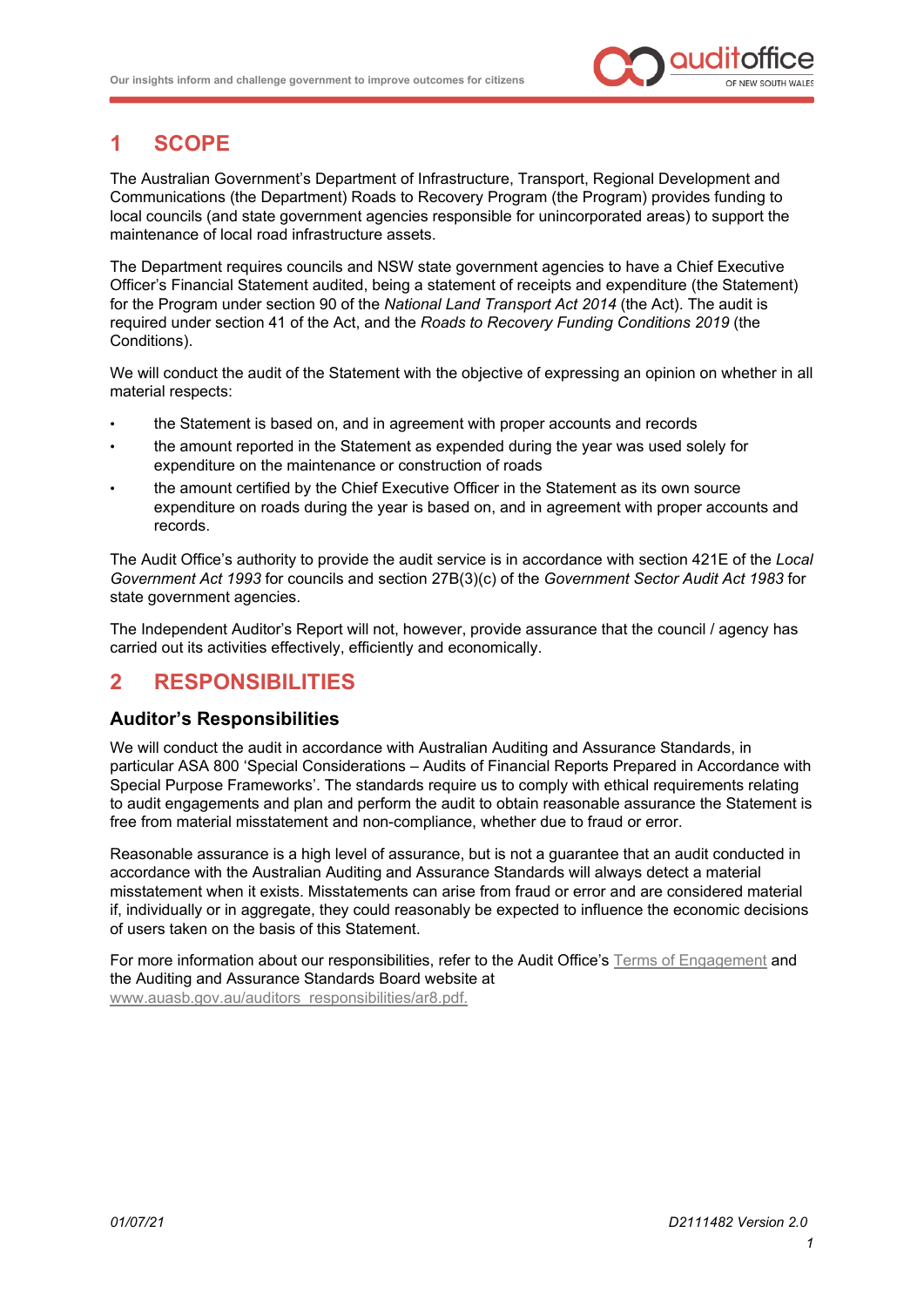

#### **Responsibilities of the General Manager / Chief Executive Officer**

The General Manager / Chief Executive Officer is responsible for:

- establishing systems and processes that ensure compliance with the Act and the Conditions
- preparing the Statement in accordance with the requirements of the Act and the Conditions
- such internal control as the General Manager / Chief Executive Officer determines is necessary to enable the preparation of the Statement that is free from material misstatement, whether due to fraud or error.

The council's / agency's management is responsible for:

- ensuring the full co-operation of its staff
- making all records, information and explanations available to us for the purpose of the audit (management (and where appropriate, those charged with governance) will be asked to provide written confirmations of representations made to us relating to the audit)
- ensuring the system(s) supporting the Statement are robust and capable of providing adequate information and records for the audit
- interpreting and understanding the Act and the Conditions and, if required, clarifying its understanding of the requirements with the Department, not the Audit Office
- confirming agreements or further guidance obtained from the Department about the Statement.

### **3 ENGAGEMENT COMMUNICATIONS**

An Independent Auditor's Report will be issued upon completion of the audit. The report will be addressed to the council's / agency's General Manager / Chief Executive Officer.

The Statement is prepared for the purpose of fulfilling the council's / agency's reporting obligations to the Department under the Act and the Conditions. The Independent Auditor's Report will therefore advise that the Statement is prepared in accordance with a special purpose framework and that as a result, it may not be suitable for another purpose.

The following reports may also be issued addressing matters arising from the audit of the Statement:

- management letter (if required)
- other letters necessary to meet our reporting obligations to those charged with governance.

Section 5 of the standard [Terms of Engagement](https://www.audit.nsw.gov.au/our-stakeholders/local-government) provides information about each of these reports.